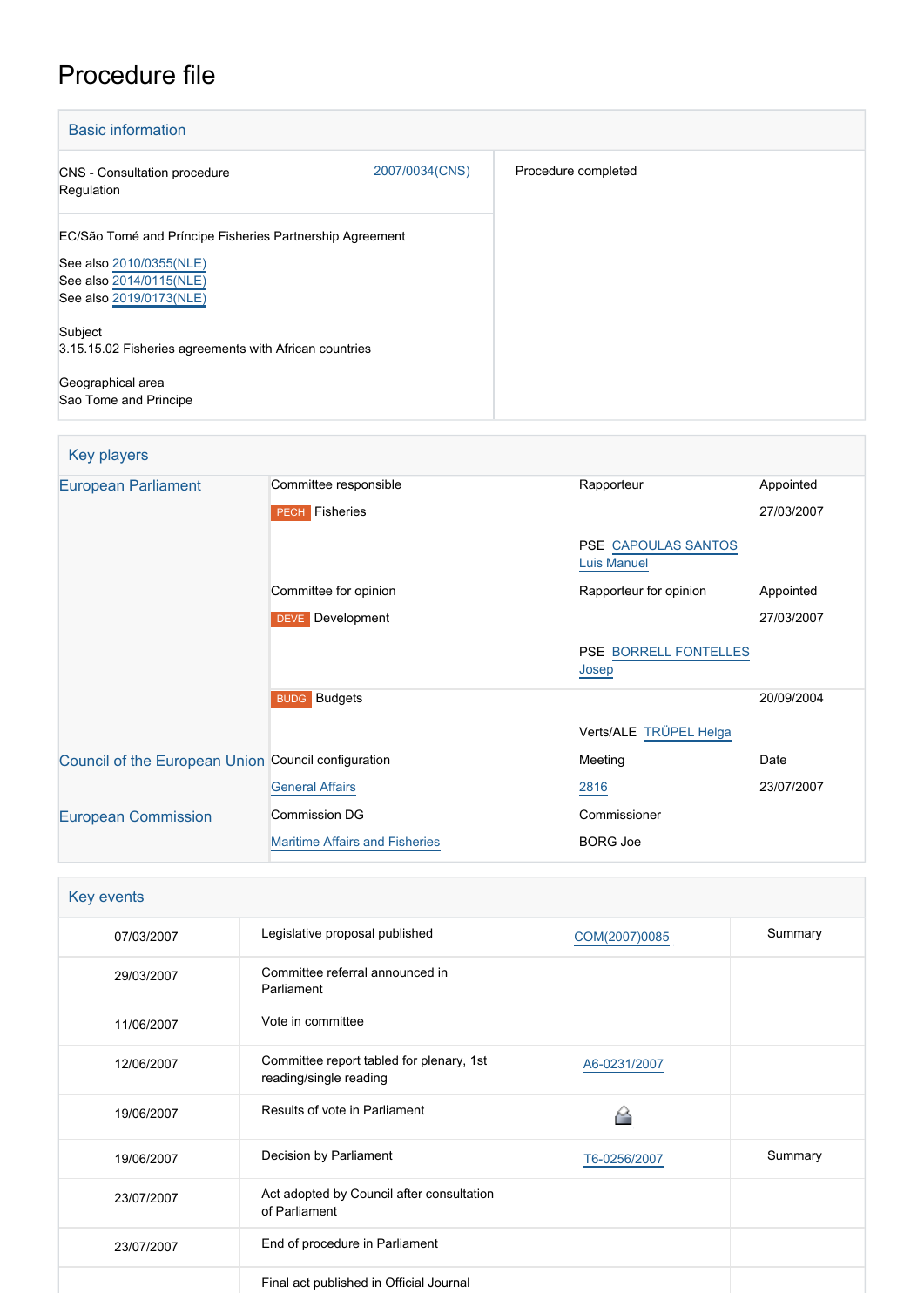| <b>Technical information</b> |                                                                                   |
|------------------------------|-----------------------------------------------------------------------------------|
| Procedure reference          | 2007/0034(CNS)                                                                    |
| Procedure type               | CNS - Consultation procedure                                                      |
| Procedure subtype            | International agreement                                                           |
| Legislative instrument       | Regulation                                                                        |
|                              | See also 2010/0355(NLE)<br>See also 2014/0115(NLE)<br>See also 2019/0173(NLE)     |
| Legal basis                  | EC Treaty (after Amsterdam) EC 300-p2/3-a1; EC Treaty (after Amsterdam)<br>EC 037 |
| Stage reached in procedure   | Procedure completed                                                               |
| Committee dossier            | PECH/6/46895                                                                      |

#### Documentation gateway

| Legislative proposal                                               |             | COM(2007)0085  | 07/03/2007 | EC        | Summary |
|--------------------------------------------------------------------|-------------|----------------|------------|-----------|---------|
| Committee draft report                                             |             | PE386.647      | 23/04/2007 | EP        |         |
| Committee opinion                                                  | <b>DEVE</b> | PE386.661      | 03/05/2007 | EP        |         |
| Committee report tabled for plenary, 1st<br>reading/single reading |             | A6-0231/2007   | 12/06/2007 | EP        |         |
| Committee opinion                                                  | <b>BUDG</b> | PE388.727      | 12/06/2007 | <b>EP</b> |         |
| Text adopted by Parliament, 1st<br>reading/single reading          |             | T6-0256/2007   | 19/06/2007 | EP        | Summary |
| Commission response to text adopted in<br>plenary                  |             | SP(2007)3798/2 | 18/07/2007 | EC        |         |

#### Additional information

| National parliaments | <b>IPEX</b> |
|----------------------|-------------|
| European Commission  | EUR-Lex     |

| Final act                                                   |  |
|-------------------------------------------------------------|--|
| Regulation 2007/894<br>OJ L 205 07.08.2007, p. 0035 Summary |  |

### EC/São Tomé and Príncipe Fisheries Partnership Agreement

PURPOSE: to conclude a Fisheries Partnership Agreement between the Democratic Republic of São Tomé and Príncipe and the EC.

PROPOSED ACT: Council Regulation.

BACKGROUND: the Community and the Democratic Republic of São Tomé and Príncipe initialled, on 25 June 2006, a Fisheries Partnership Agreement which replaces the Agreement between the EEC and the Republic of São Tomé and Príncipe on fishing off the coast of São Tomé and Príncipe which entered into force in 1984 (refer to [CNS/2005/0249](http://www.europarl.europa.eu/oeil/FindByProcnum.do?lang=en&procnum=CNS/2005/0249) for details of the last protocol).

The main objective of the new Partnership Agreement is to strengthen cooperation between the EC

and São Tomé and Príncipe. This will create a partnership framework within which to develop a sustainable fisheries policy and sound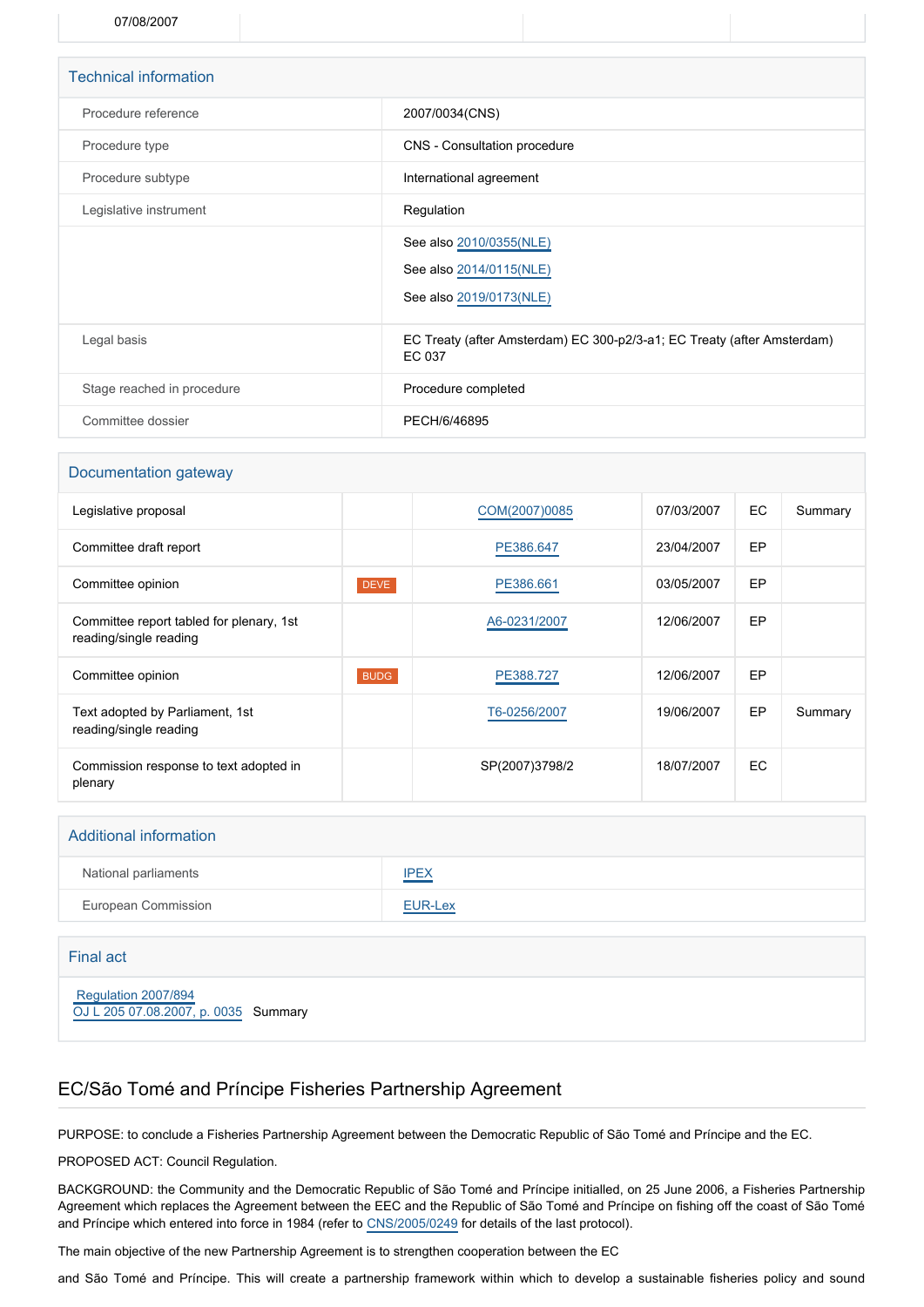exploitation of fisheries resources in São Tomé and Príncipe?s fishing zone, in the interests of both Parties. The Commission?s negotiating position was based in part on the results of an ex-post and ex-ante evaluation carried out by independent experts.

This Agreement establishes the principles, rules and procedures governing:

- economic, financial, technical and scientific cooperation in the fisheries sector with a view to promoting responsible fishing in São Tomé and Príncipe?s fishing zones to guarantee the conservation and sustainable exploitation of fisheries resources and develop São Tomé and Príncipe?s fisheries sector;

- the conditions governing access by Community fishing vessels to São Tomé and Príncipe?s fishing zones;

- cooperation on the arrangements for policing fisheries in São Tomé and Príncipe?s fishing zones with a view to ensuring that the above rules and conditions are complied with, that the measures for the conservation and management of fish stocks are effective and that illegal, undeclared and unregulated fishing is prevented;

- partnerships between companies aimed at developing economic activities in the fisheries sector and related activities, in the common interest.

The Protocol and the Annex setting out the technical and financial conditions governing the fishing activities of EC vessels were signed for a period of four years from 1 June 2006. Pending the entry into force of the new Agreement, this Protocol and the Annex will enter into force on the date on which the Parties notify each other of the completion of the procedures necessary for that purpose. They will apply with effect from 1 June 2006.

The financial contribution is fixed at EUR 663 000 per year during the period of application of this Protocol. If the overall quantity of catches by Community vessels in São Toméan waters exceeds 8 500 tonnes per year, the amount of the financial contribution shall be increased by EUR 65 for each additional tonne caught. However, the total annual amount paid by the Community shall not be more than twice the amount equivalent to the reference tonnage (i.e. EUR 1 105 000). Where the quantities caught by Community vessels exceed the quantities corresponding to twice the total annual amount (17 000 tonnes), the amount due for the quantity exceeding that limit shall be paid the following year.

The main elements of the agreement are:

Fishing opportunities: 25 freezer tuna seiners (a reduction of 30.6% against the previous Protocol) and 18 surface longliners (a reduction of 28% against the previous Protocol) allocated as follows (based on applications by the Member States and the historical rates of utilisation by Member State and by category), i.e.:

- tuna seiners: France: 12, Spain: 13;

- surface longliners: Spain: 13, Portugal: 5.

Annual reference tonnage: 8 500 tonnes of tuna and related species

Annual financial contribution: EUR 663 000.

Advances and fees payable by vessel-owners: EUR 35 (compared with EUR 25 previously) per tonne of tuna and related species caught in São Tomé and Príncipe?s fishing zone. The advances are fixed at EUR 5 250 per year per tuna seiner and EUR 1 925 per year per surface longliner (+40% against the previous Protocol).

The Partnership Agreement also provides for encouraging economic, scientific and technical cooperation in the fisheries sector and related sectors.

The financial contribution is fixed at EUR 663 000 per year. Of this financial contribution, 50% will provide annual financial support for defining and implementing a sectoral fisheries policy in São Tomé and Príncipe, with a view to introducing responsible and sustainable fishing. This financial support will be based on annual and multiannual programming.

Shipowners? fees have been fixed for each category and, overall, could create an additional annual income of around EUR 165 900 for São Tomé and Príncipe.

For a more detailed assessment of the budgetary implications of this proposal, please refer to the financial statement.

# EC/São Tomé and Príncipe Fisheries Partnership Agreement

The European Parliament adopted a resolution drafted by Luis Manuel Capoulas Santos (PES, PT) and made some amendments to the Commission?s proposal. The resolution was adopted by 514 votes in favour to 69 against with 98 abstentions. A new recital states that evaluation of the previous agreement revealed problems concerning the control and surveillance of the activities of certain vessels operating under the terms of that agreement, especially as regards reporting of activities and catches. Accordingly, new operative clauses state the following:

-the Commission shall verify each year that Member States whose vessels operate under the Protocol are complying with reporting requirements. If not, the Commission shall withhold requests for fishing licences for those vessels for the following year;

-during the final year of the Protocol's validity and before any new agreement is concluded or the current agreement is extended, the Commission shall submit to the European Parliament and the Council a report on the application of the current agreement and the conditions under which it was implemented, including a cost-benefit analysis;

-the Commission shall report annually to the European Parliament and the Council on the results of the multiannual sectoral programme referred to in Article 7(2) of the Protocol.

# EC/São Tomé and Príncipe Fisheries Partnership Agreement

PURPOSE: to approve the Fisheries Partnership Agreement between São Tomé and Príncipe and EC.